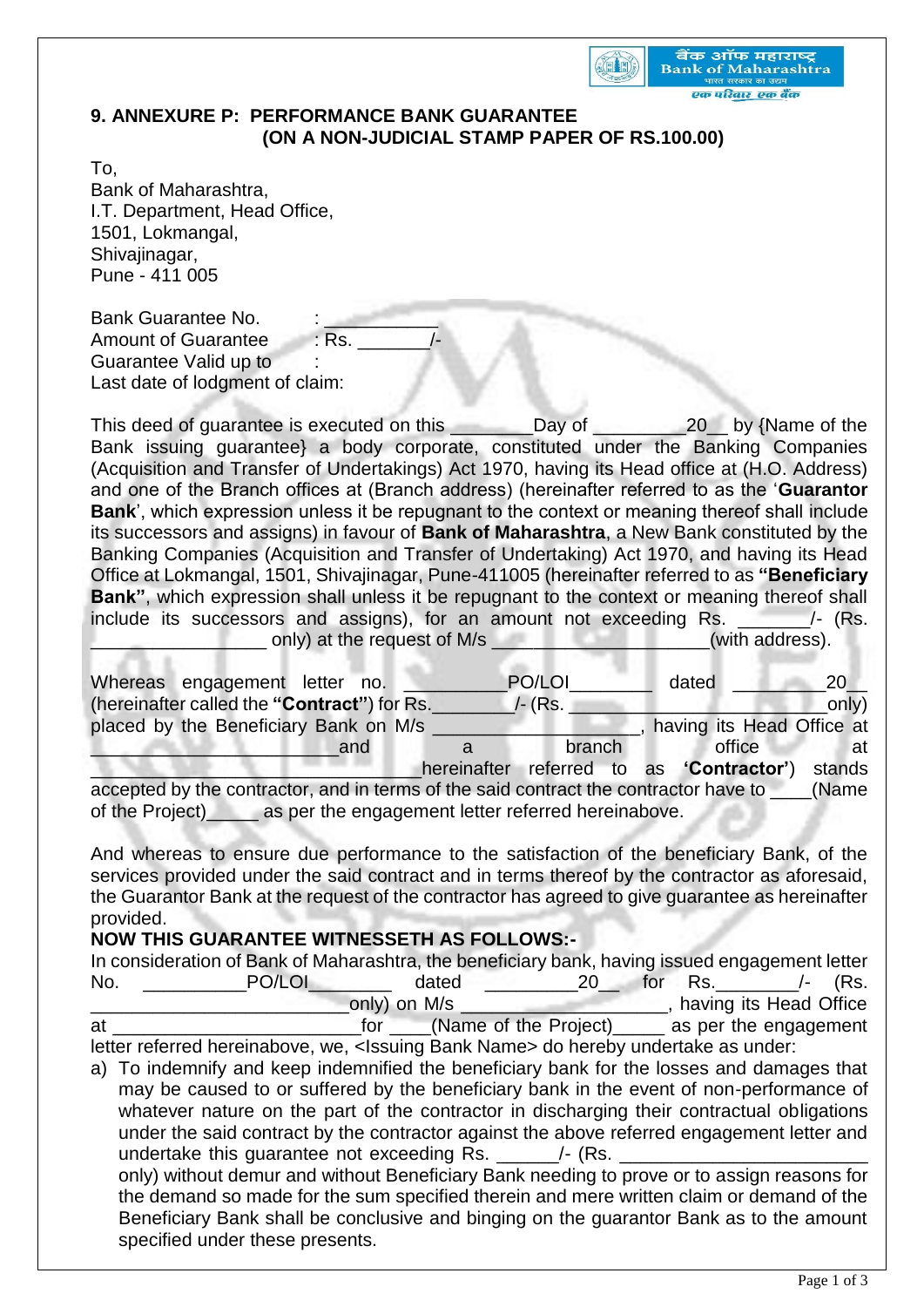b) The guarantee herein contained shall remain in full एक परिवार एक बैंक force and effect till discharged by the beneficiary bank or up to months example the which is earlier.

बैंक ऑफ महाराष्ट्र

**Bank of Maharashtra** 

GID

- c) This guarantee shall not in any way be affected by the change in the constitution of the contractor or of guarantor bank nor shall be affected by the change in the constitution, amalgamation, absorption or reconstruction of the beneficiary bank or otherwise but shall ensure for and be available to and enforceable by the absorbing amalgamated or reconstructed Company of the beneficiary bank.
- d) To pay to the beneficiary Bank any money so demanded notwithstanding any dispute or disputes raised by the contractor in any suit or proceeding before any Court or Tribunal relating thereto our liability under this present being absolute and unequivocal.
- e) We, \_\_\_\_\_\_\_\_\_\_\_\_\_\_\_\_\_\_\_\_\_\_\_\_\_\_\_\_\_\_\_\_\_\_\_\_\_\_ (indicate the name of Guarantor Bank with address) lastly undertake not to revoke this quarantee during its currency except with the previous consent of the Beneficiary Bank in writing, and the guarantee shall remain in full force and continuing till all dues claimed are paid

Notwithstanding anything contained herein:

- a) The Bank's Liability ……………………not exceed Rs. \_\_\_\_\_\_\_\_\_\_\_\_\_\_\_\_\_\_\_\_\_\_\_\_\_\_\_\_\_\_\_\_\_\_  $\overline{\phantom{a}}$
- b) This Bank Guarantee shall be valid up to
- c) Bank is liable to pay guaranteed amount or part thereof under this Bank Guarantee only and only if beneficiary serve upon as a written claim or demand on or before (date of expiry of the Guarantee).
- d) *The Bank issuing such guarantee will not be liable under such guarantee to the beneficiary after the expiry of the claim period of one year, regardless of period of limitation under the Limitation Act, 1963.*

IN WITNESS WHEREOF the Bank has put is seal the day and year first hereinabove written.

Signed, sealed and delivered by Mr………… For and on behalf of the Guarantor Do so and to affix the seal of the Bank, in the presence of ……….

Place: **SEAL** Code No. **SIGNATURE**